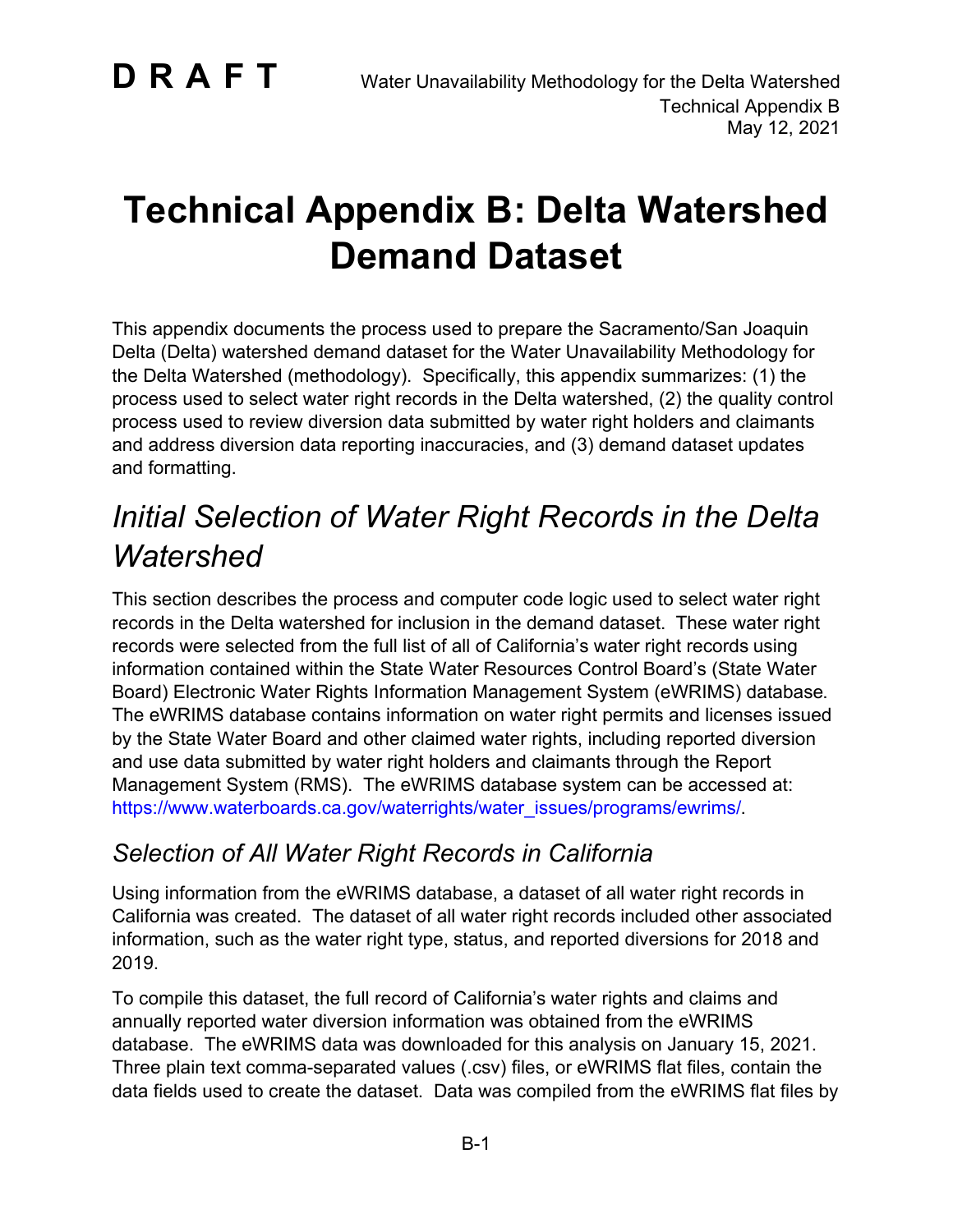the water right Application ID Number. The three eWRIMS flat files that contain the data fields used to create the dataset are titled:

- · **Water Rights Master Flat File**: This file contains general information associated with each water right record on file with the State Water Board. Several fields within this flat file were selected, such as: primary owner name, water source name, water right face value, water right status (e.g., active, etc.), and water right type (e.g., Appropriative, Statement of Diversion and Use, etc.).
- · **Water Rights Annual Water Use Report**: This file contains the monthly water diversion and use data submitted by water right holders and claimants in annual reports of water diversion and use (annual reports). Reported total diversions, which included the amounts directly diverted and the amounts diverted or collected to storage, were selected for each month during calendar years 2018 and 2019.
- · **Water Rights Uses and Seasons**: This file contains additional information regarding authorized diversion and storage seasons and beneficial uses $^{\rm 1}$  $^{\rm 1}$  $^{\rm 1}$  for each water right record. Beneficial use information was selected and compiled for each water right record. Some water right records have multiple beneficial uses, and each of the beneficial uses for each of the water right records was aggregated by Application ID Number.

Information from the eWRIMS flat files was used to create one dataset of water rights and claims for all of California on record with the State Water Board.

### *Selection of Active Water Right Records in California*

The dataset of all water right records was limited to those with an active-type water right status, which includes the following water right statuses:

- · Claimed
- · Licensed
- · Permitted
- · Registered
- · Certified

By only including active-type statuses, water rights with inactive-type statuses, such as inactive, rejected, and cancelled, were excluded from the demand dataset.

<span id="page-1-0"></span> $1$  The beneficial uses of water, pertaining to water rights, are defined in the California Code of Regulations (CCR) §659-672 to include: domestic, irrigation, power, municipal, mining, industrial, fish and wildlife preservation and enhancement, aquaculture, recreational, stockwatering, water quality, frost protection, and heat control.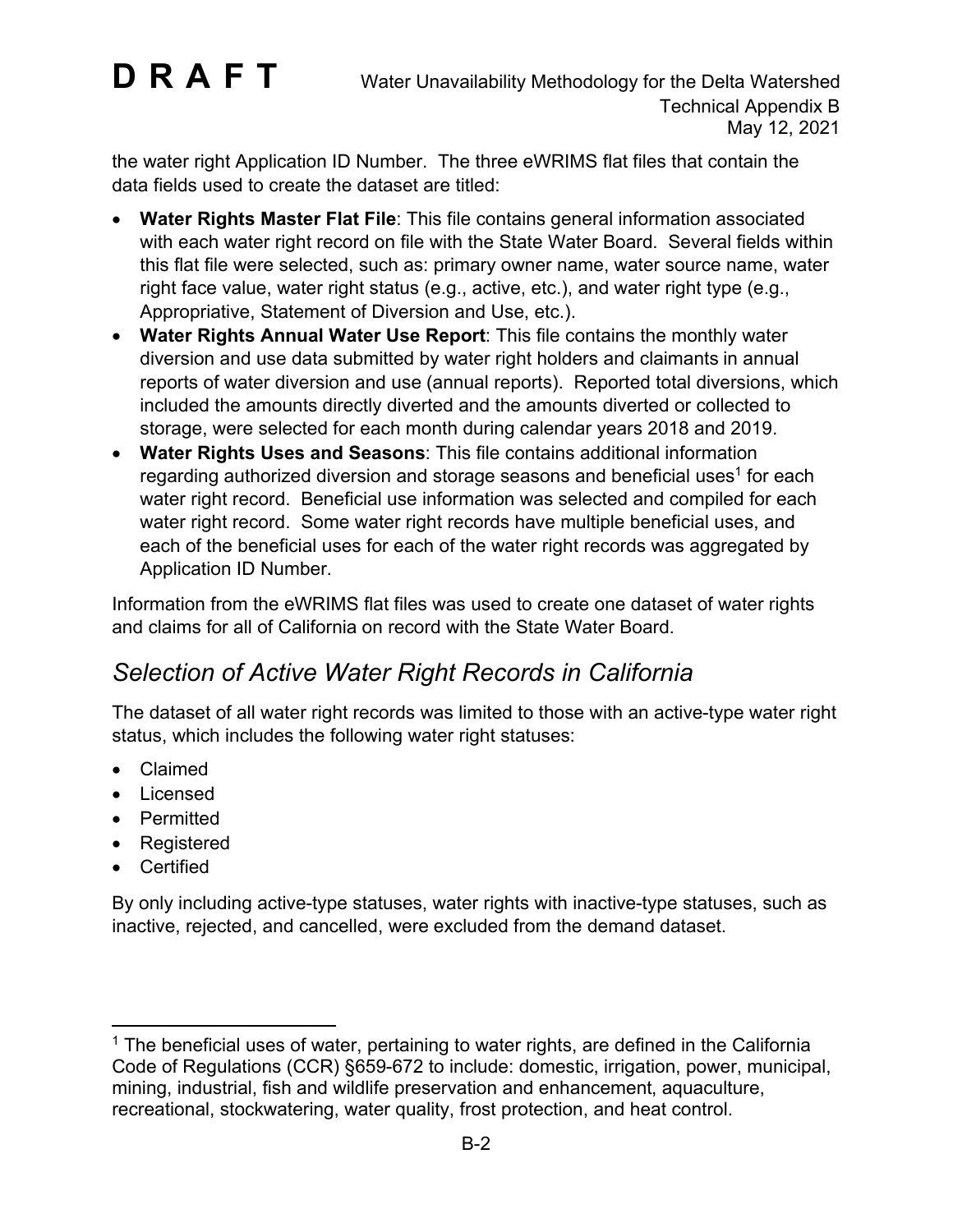

### *Selection of Active Water Right Records in the Delta Watershed*

The dataset of active water right records in California was then limited to diversions located in the Delta watershed. Using geographic information system (GIS) software, water right records located in the Delta watershed were selected based on the spatial location of each water right Point of Diversion (POD).

The Division of Water Rights has created an eWRIMS Web Mapping Application that provides the spatial location of all of the water right PODs in California. A public version of the eWRIMS GIS System is available at:

[https://waterrightsmaps.waterboards.ca.gov/viewer/index.html?viewer=eWRIMS.eWRIM](https://waterrightsmaps.waterboards.ca.gov/viewer/index.html?viewer=eWRIMS.eWRIMS_gvh) [S\\_gvh#.](https://waterrightsmaps.waterboards.ca.gov/viewer/index.html?viewer=eWRIMS.eWRIMS_gvh)

The Delta watershed boundaries used for the spatial selection include the following Hydrologic Unit Code level 4 (HUC4) watersheds, as defined using the U.S. Geologic Survey (USGS) Watershed Boundary Dataset (WBD):

| <b>HUC4 Subregion Number</b> | <b>HUC4 Subregion Name</b> |
|------------------------------|----------------------------|
| 1802                         | Sacramento                 |
| 1804                         | San Joaquin                |

The GIS attributes of water right PODs within the Delta watershed were then exported as a plain text .csv file.

### *Selection of Consumptive Water Right Records in the Delta Watershed*

The Delta watershed demand dataset was then further subdivided to include only water right records with consumptive beneficial uses. Water right records that contain only non-consumptive beneficial uses were excluded from the Delta watershed demand dataset. These beneficial use types and combinations include:

- · Power
- · Power and Recreational
- · Power and Industrial
- · Power and Domestic
- · Power and Fish and Wildlife Preservation and Enhancement
- · Fish and Wildlife Preservation and Enhancement

The above beneficial use types and combinations were assumed to be associated primarily with non-consumptive uses of water, including hydropower generation and instream flows. Water right records with the Power and Industrial and Power and Domestic beneficial use combinations were assumed to be primarily associated with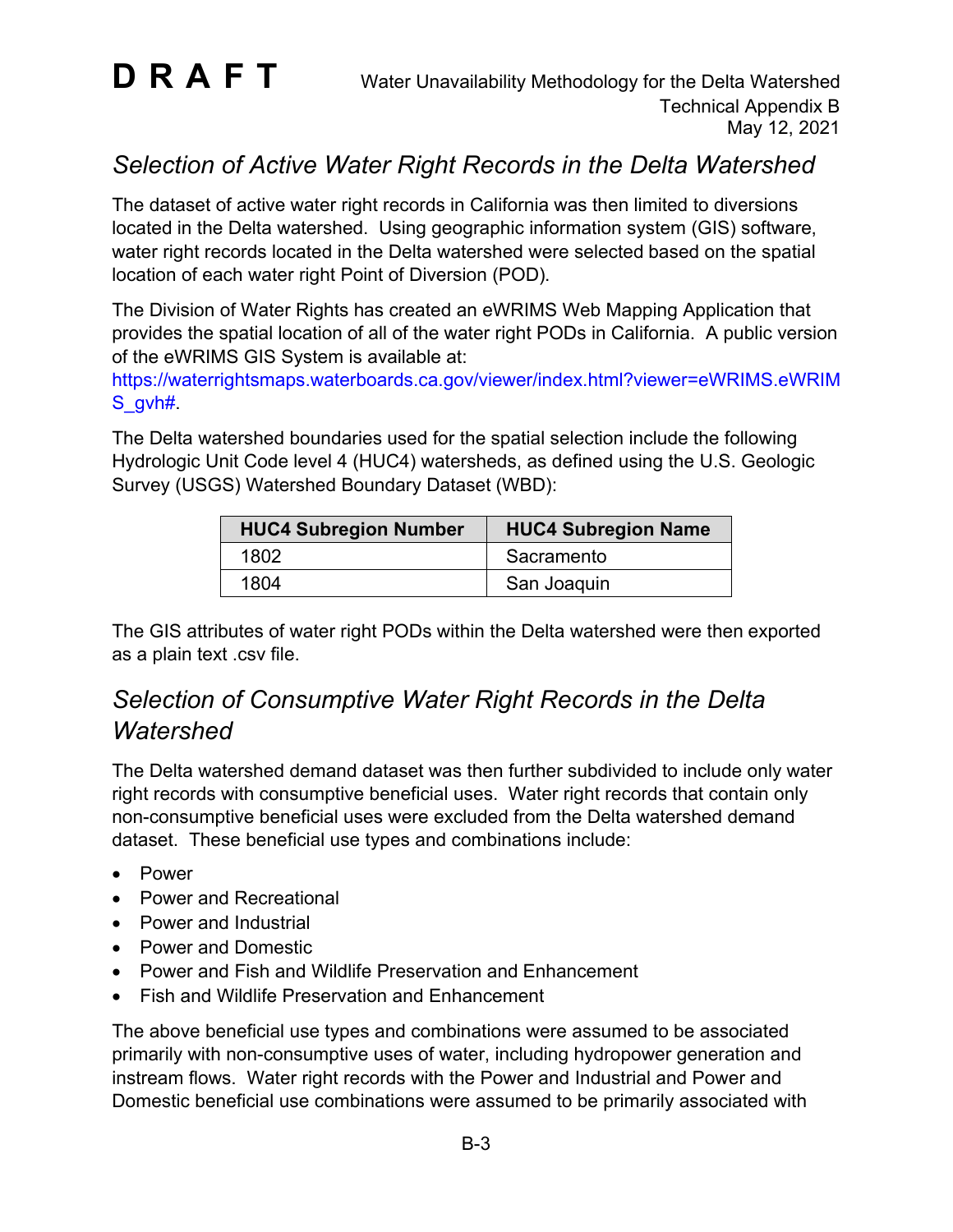hydropower generation, with a negligible amount of incidental industrial or domestic uses of water as a conservative assumption for purposes of avoiding overestimation of demands. Accounting for instream flows and hydropower releases is described in the main report.

A small number of water right records did not contain beneficial use information in the eWRIMS flat files. These water right records were initially included in the demand dataset. However, many of these were eventually found to be non-consumptive during the review process described below.

### *Selection of Appropriative Water Rights and Statements of Diversion and Use in the Delta Watershed*

The Delta watershed demand dataset was again subdivided to include only the following water right types:

- · Appropriative
- Statement of Diversion and Use

Appropriative water rights include post-1914 appropriative water rights (e.g., water right permits and licenses). Statements of Diversion and Use include pre-1914 appropriative and riparian claims.

By limiting the demand dataset to Appropriative water rights and Statements of Diversion and Use, minor water right types such as Stockponds and Registrations were excluded from the dataset. Similarly, other types of water right records such as Temporary Permits were also excluded. These other water right types were assumed to constitute a negligible amount of the water diversion and use within the Delta watershed. Excluding these uses represents a conservative assumption for the purposes of avoiding overestimation of demands.

## *Quality Control Review*

Diversion data contained within annual reports is self-reported and is not systematically verified for accuracy upon submittal to the State Water Board. As a result, an internal review and quality control effort was conducted. The quality control review process was focused on the review of the total diversion amounts for 2018 and 2019 reported by water right holders or their agents in annual reports. The total diversion amount includes the amount directly diverted and the amount diverted or collected to storage.

The water right records in the Delta watershed demand dataset after initial selection were too numerous to feasibly review in their entirety at this time. Therefore, the scope of the review was narrowed to a subset of water right records, with a focus on the largest diversions in the Delta watershed.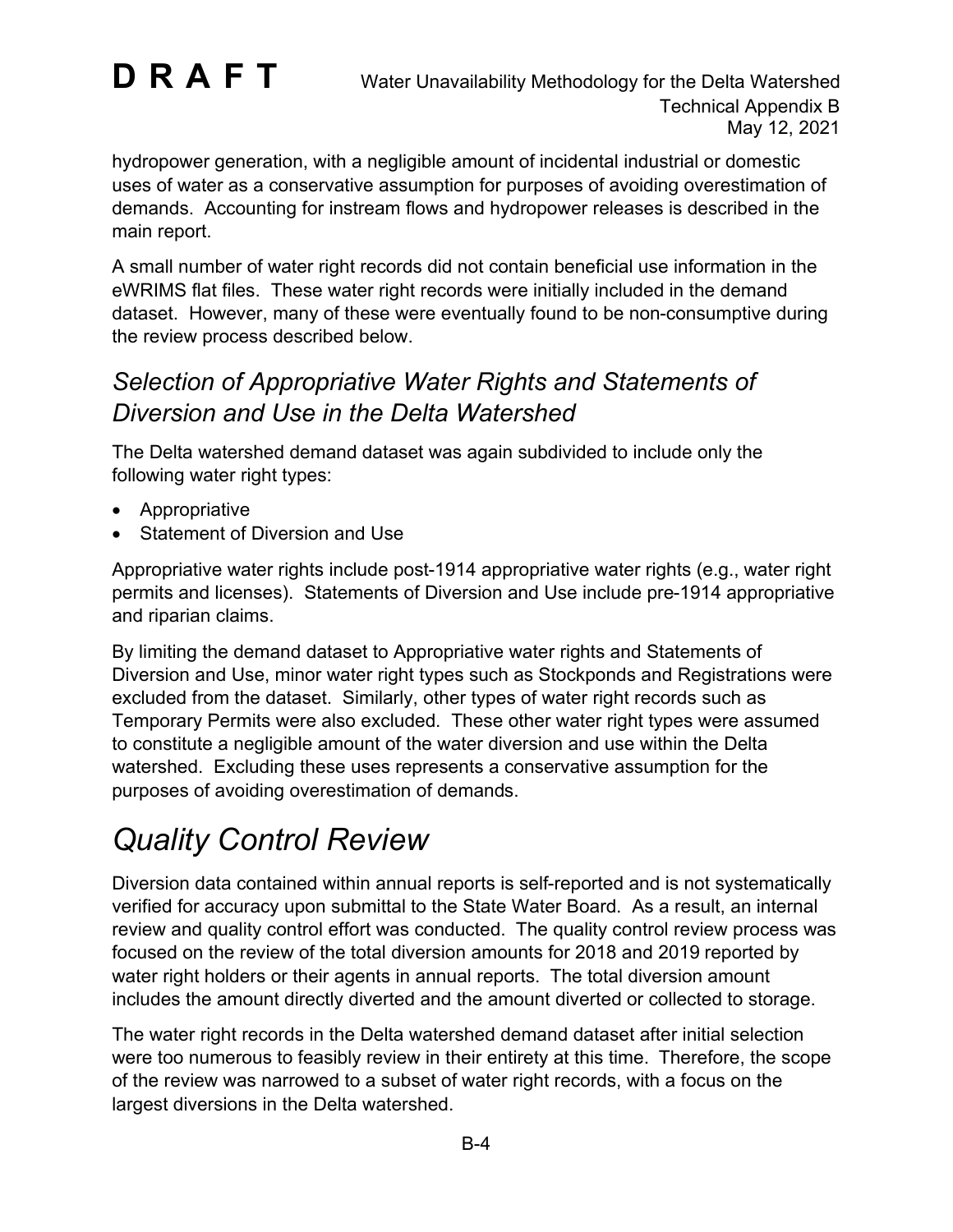### *Selection of Largest Diversions in Delta Watershed for Quality Control Review*

The nearly 12,000 total water right records in the demand dataset after initial selection were subdivided to approximately 580 water right records that include the largest diversions in the Delta watershed. Criteria used to identify this selection of water right records includes:

- Statements of Diversion and Use with total reported diversion of 5,000 acre-feet (AF) or greater for either 2018 or 2019
- · Appropriative water rights with a face value of 5,000 AF or greater, or a total reported diversion of 5,000 AF or greater for either 2018 or 2019

These water right records were the focus of the quality control review process described below, and together represent over 90% of demands in the Delta watershed.

### *Quality Control Review*

The quality control process focused on review of diversion data obtained from annual reports submitted by water right holders and their agents for calendar years 2018 and 2019. For each of the approximately 580 water right records included in the quality control review, the 2018 and 2019 annual reports were accessed through the eWRIMS database system. The contents of the annual reports were reviewed, including but not limited to the following information:

- · Purpose of Use
- Amount of Water Diverted and Used, including monthly amounts directly diverted, monthly amounts diverted or collected to storage, and monthly amounts used
- · Maximum Rate of Diversion, including maximum monthly diversion rates
- · Comments and Additional Remarks

The specific issues that were investigated during the quality control review, and when possible corrected, included:

- · Non-consumptive diversions improperly appearing as consumptive
- · Duplicate diversion values, such as the same diversions reported under multiple water right records
- · Diversion data entry and reporting errors, such as incorrect units of measurement and decimal placement errors
- · Reported diversions in excess of the water right's face value (applies to post-1914 appropriative water rights only)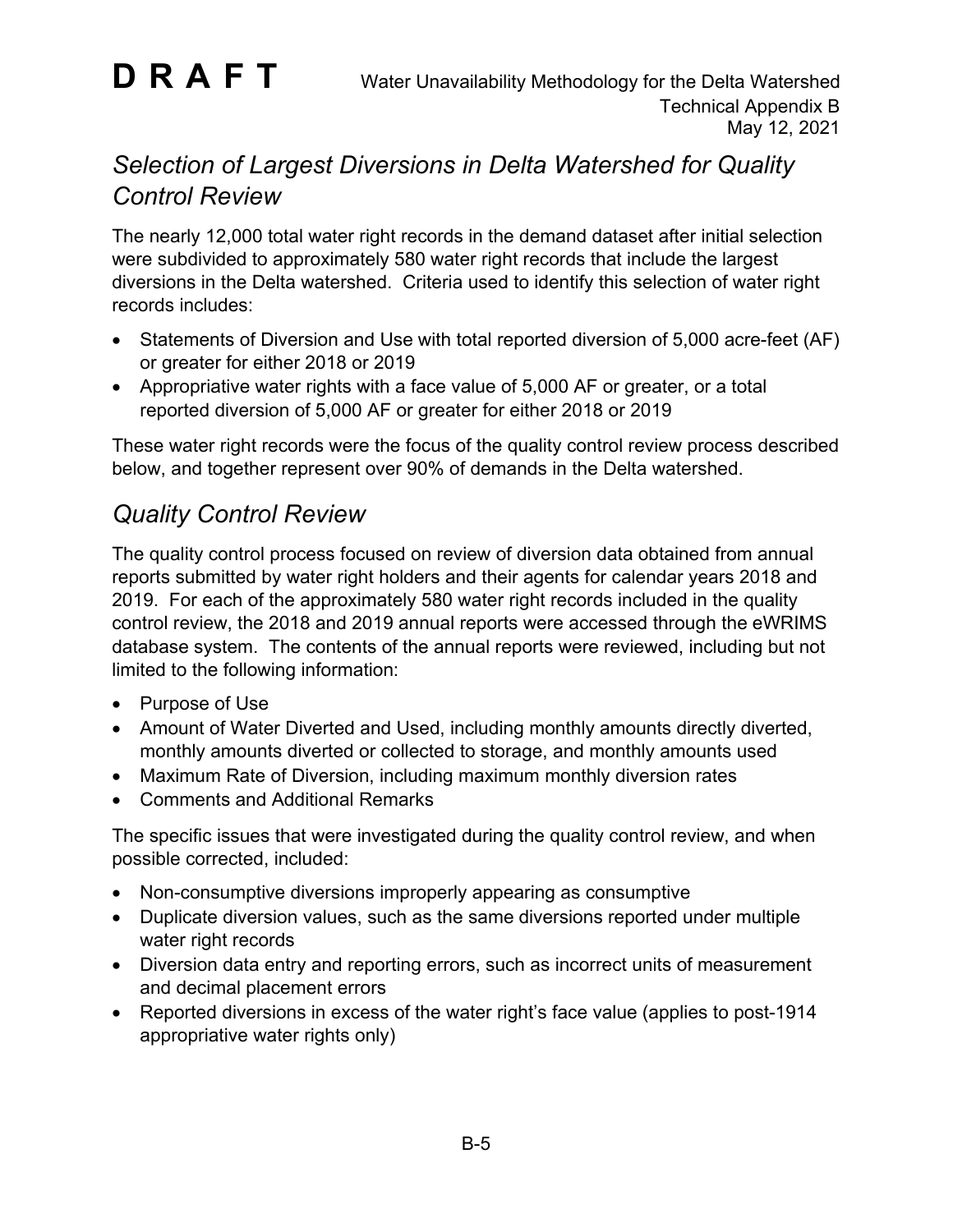In general, the issues that were investigated relate to the correction of over-reporting of diversion amounts. An overview of the commonly identified issues and corrections that were applied to the demand dataset is provided below.

In some cases, it was not possible to resolve outstanding issues without further information. State Water Board staff has contacted numerous water right holders or their agents to gather this information. However, it was not feasible to contact all water right holders or agents in all cases where a potential reporting related error was identified or a correction applied to a diversion value. Efforts were prioritized to contact water right holders or agents based on several factors, including reported diversion size and relative level of uncertainty regarding potential reporting-related inaccuracies. Some water right holders and agents did not provide timely responses to inquiries regarding potential reporting related errors. In the absence of additional information provided by the water right holder or agent, estimates of the actual diversion amounts were used based on information contained within the annual report and supplemental information available within the eWRIMS database.

#### **Non-Consumptive Diversions and Uses**

Annual reports reviewed for some water right records appeared to indicate that water was diverted only for non-consumptive use. Water right records were generally identified as non-consumptive based on the reported purposes of use contained within the 2018 and 2019 annual reports. Some non-consumptive purposes of use identified during the quality control review include instream flow uses (e.g., maintain a live stream), power generation, or non-consumptive aquaculture uses. These records were removed from the demand dataset.

In some cases, annual reports included both consumptive and non-consumptive purposes of use, such as both power generation and irrigation. It was generally assumed that all water diverted under these records was used consumptively. However, for some water right records, comments or additional remarks included in the annual report appeared to indicate that only a portion of the water diverted was used consumptively, but information was not provided within the annual report to quantify the volume of water diverted for consumptive uses. If it was not possible to quantify the volume of water diverted for consumptive uses, the water right record was identified for outreach to the water right holder to resolve the issue.

#### **Duplication of Reported Diversion Amounts**

Some 2018 and 2019 annual reports contain comments, additional remarks, or other information that clearly indicated that a particular diversion was fully reported under two or more separate rights (i.e., duplicated). In these cases, reported diversions were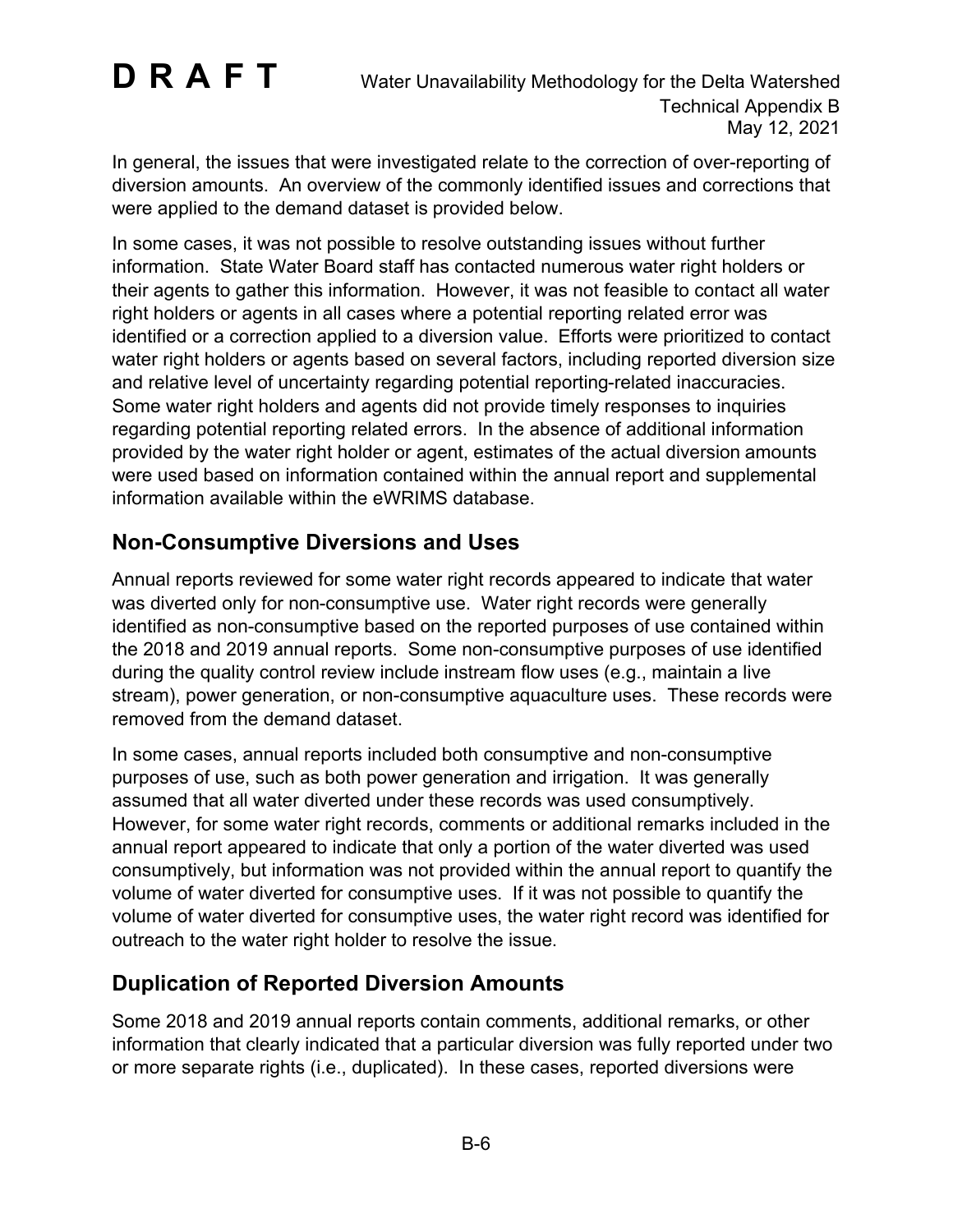retained for only one record and were nullified (i.e., changed to zero) for the other record(s).

Some water right holders have multiple water rights or claims. In some cases, identical monthly diversion amounts were reported under multiple records associated with a particular water right holder, but the annual reports did not clearly indicate if the same diversion volumes were reported under multiple water right records. If it was not possible to determine if the water right holder had reported duplicative diversion volumes under multiple records, the water right records were identified for outreach to the water right holder to resolve the issue.

Some 2018 and 2019 annual reports contain information that appeared to identify some duplicate reporting of the same diversion volumes under multiple water right records, including water right records held by different water right holders. If it was not possible to quantify the volume of water reported under multiple water right records, the water right records were identified for outreach to the water right holders to resolve the issue.

#### **Diversion Data Entry and Reporting Issues**

Numerous diversion data entry and reporting issues were identified during the quality control review, including data entry, unit reporting, and other related issues. Commonly encountered diversion data entry and reporting issues are summarized below.

Diversion data entry issues encountered during the quality control review include misplaced decimal points, apparent reporting of monthly diversion volumes in the wrong data field within the annual report, and other similar issues. When the data entry issue was identifiable, the diversion data was corrected accordingly.

Unit reporting issues encountered during the quality control review include apparent reporting of monthly diversion amounts using incorrect units of measurement, such as reporting of diversion volumes in units of acre-feet instead of gallons. These unit reporting errors generally resulted in unreasonably large diversion amounts, particularly when compared with the reported purpose of use. Other information contained within the annual report, such as the reported purpose of use, crop acreage, maximum rate of diversion, amount beneficially used, and comments and additional remarks, was generally used to identify and correct the reported diversion amounts. In some cases, a comparison of 2018 and 2019 reported diversions with reported diversions in prior annual reports provided information that informed a correction to the diversion amount.

In some cases, a diversion data entry or unit reporting error was detected, but it was unclear how the reported diversion amounts should be corrected. If it was not possible to correct the diversion amount without supplemental information provided by the water right holder, the water right record was identified for outreach to the water right holder to resolve the issue.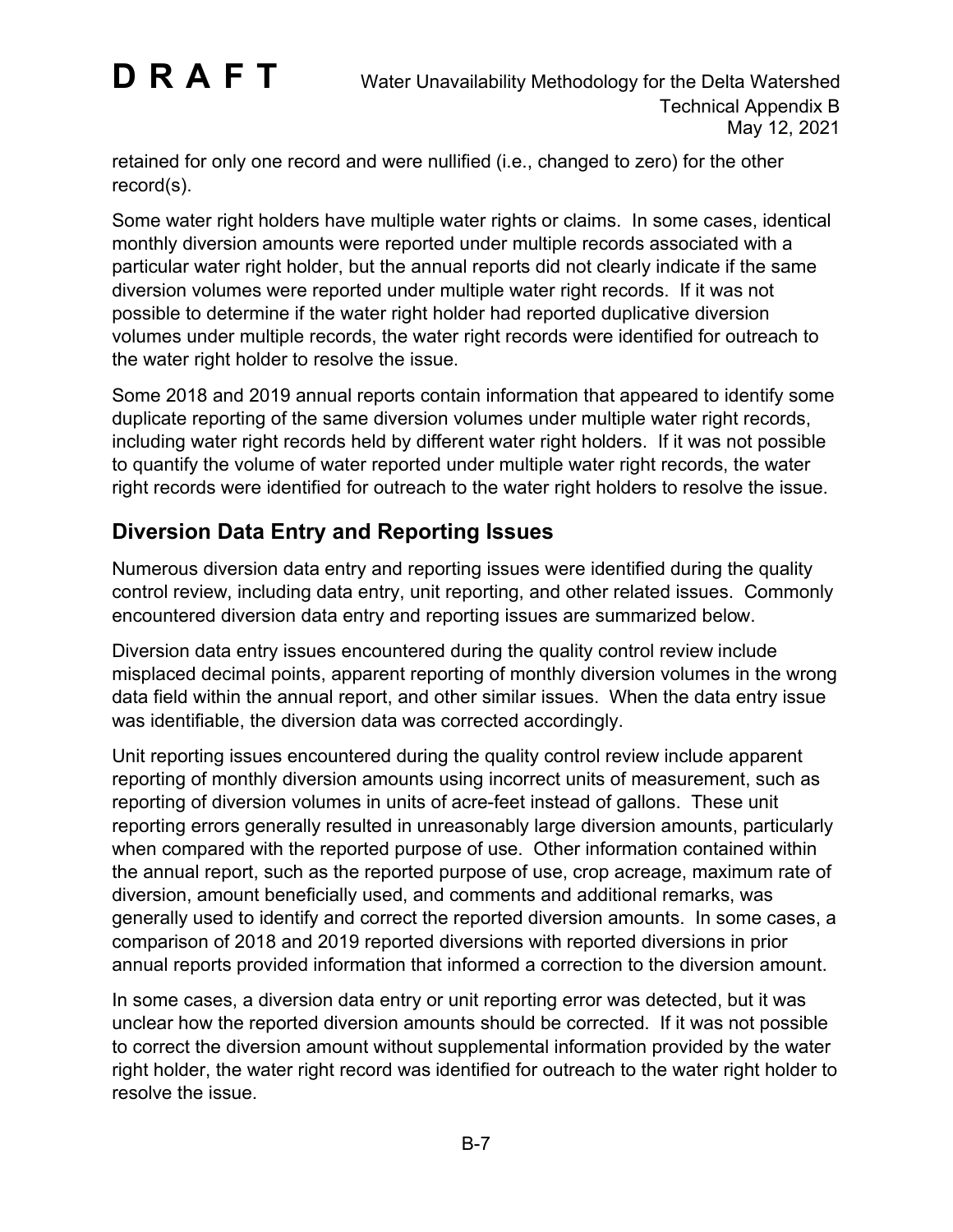Some additional data reporting errors were also identified during the quality control review, such as annual reports that contain reported monthly diversion volumes in excess of the reported maximum monthly rate of diversion. In some cases, it was determined that the water right holder or their agent likely reported the maximum monthly rate of diversion using incorrect units, such as gallons per day (GPD) instead of gallons per minute (GPM). In many cases, this specific issue did not require a correction to the reported monthly diversion amounts. However, some other miscellaneous reporting-related issues were identified during the quality control review that required additional information to resolve. These water right records were generally identified and prioritized for outreach to the water right holder.

#### **Reported Diversions In Excess of Water Right Face Value**

Annual reports submitted for some post-1914 appropriative water rights included reported diversions in excess of the water right face value. In most instances, the reported diversion amount was changed to the face value amount or other updated value based on information contained within the annual report or supplemental information available in other documentation accessed through the eWRIMS database, such as the water right permit or license.

In addition to the records review described above, approximately 103 post-1914 appropriative rights were identified that reported diversions less than 5,000 AF but in excess of the face value of the water right. Most of these diversions are very small. Due to time constraints, no investigation of the approximately 103 post-1914 appropriative water right records with 2018 or 2019 reported diversions in excess of the water right face value was conducted. In these cases, the reported diversion amounts within the demand dataset were updated to equal the face value of the water right face value.

### *Update and Format Demand Dataset*

Following completion of the quality control review process described above, several additional steps were completed to update, format, and export the demand dataset for use in the Water Unavailability Methodology Excel workbook (spreadsheet). The contents of the spreadsheet are described in Appendix A.

Select water right records (Application ID Numbers) were removed from the initial demand dataset as a result of the quality control review discussed above, including water right records that appeared to divert water only for non-consumptive use. As discussed in the main report, several consumptive water right records were also removed from the dataset, including consumptive water rights associated with the Central Valley Project (CVP) Trinity River Division (A005628, A015374, A015375, A016767, and A017374). A small number (less than 10) of additional water right